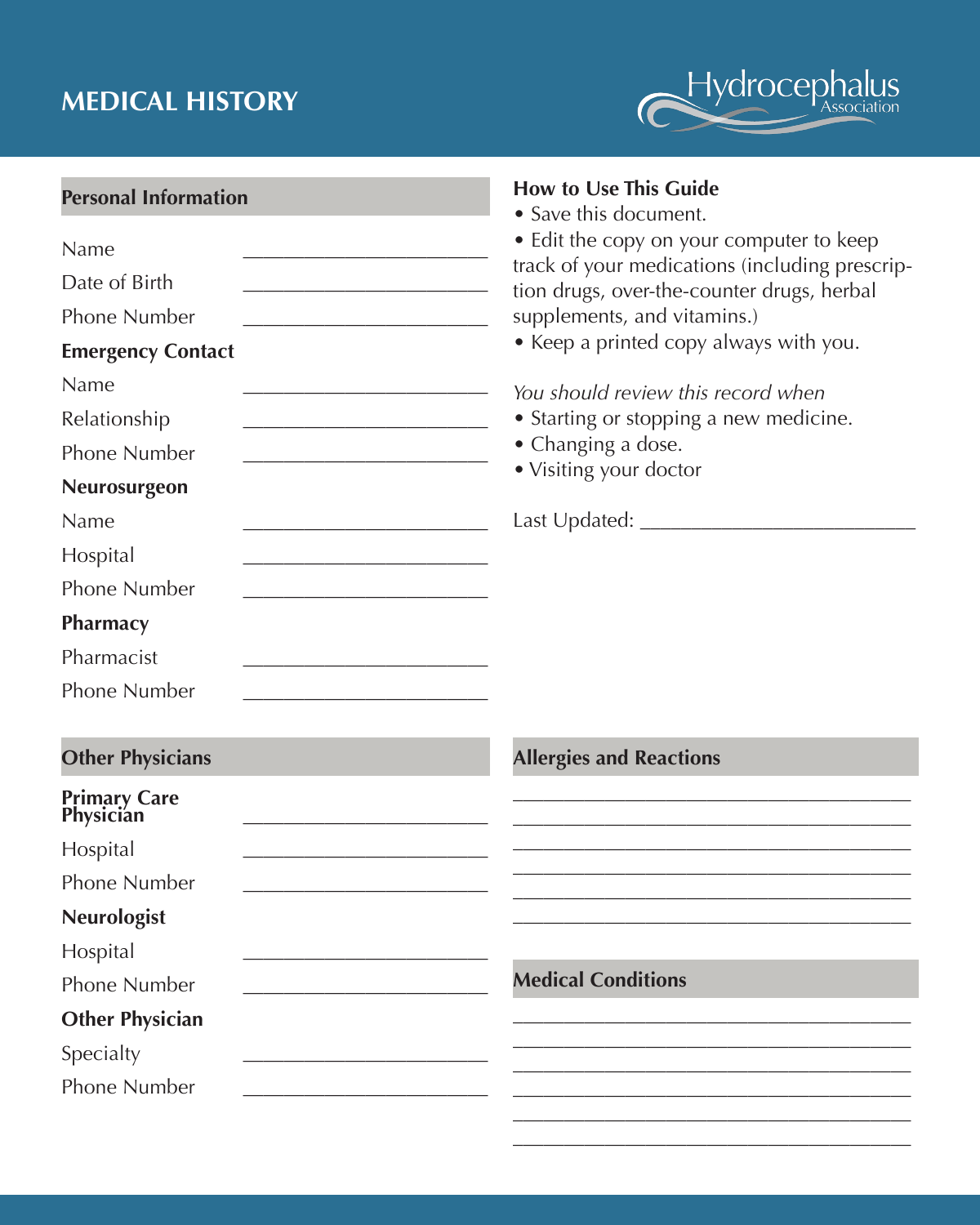## **MEDICAL HISTORY**



## **Hydrocephalus Related Surgeries**

Non-hydrocephalus Related Surgeries

Miscellaneous Information (hydrocephalus treatment, current shunt setting, etc.)